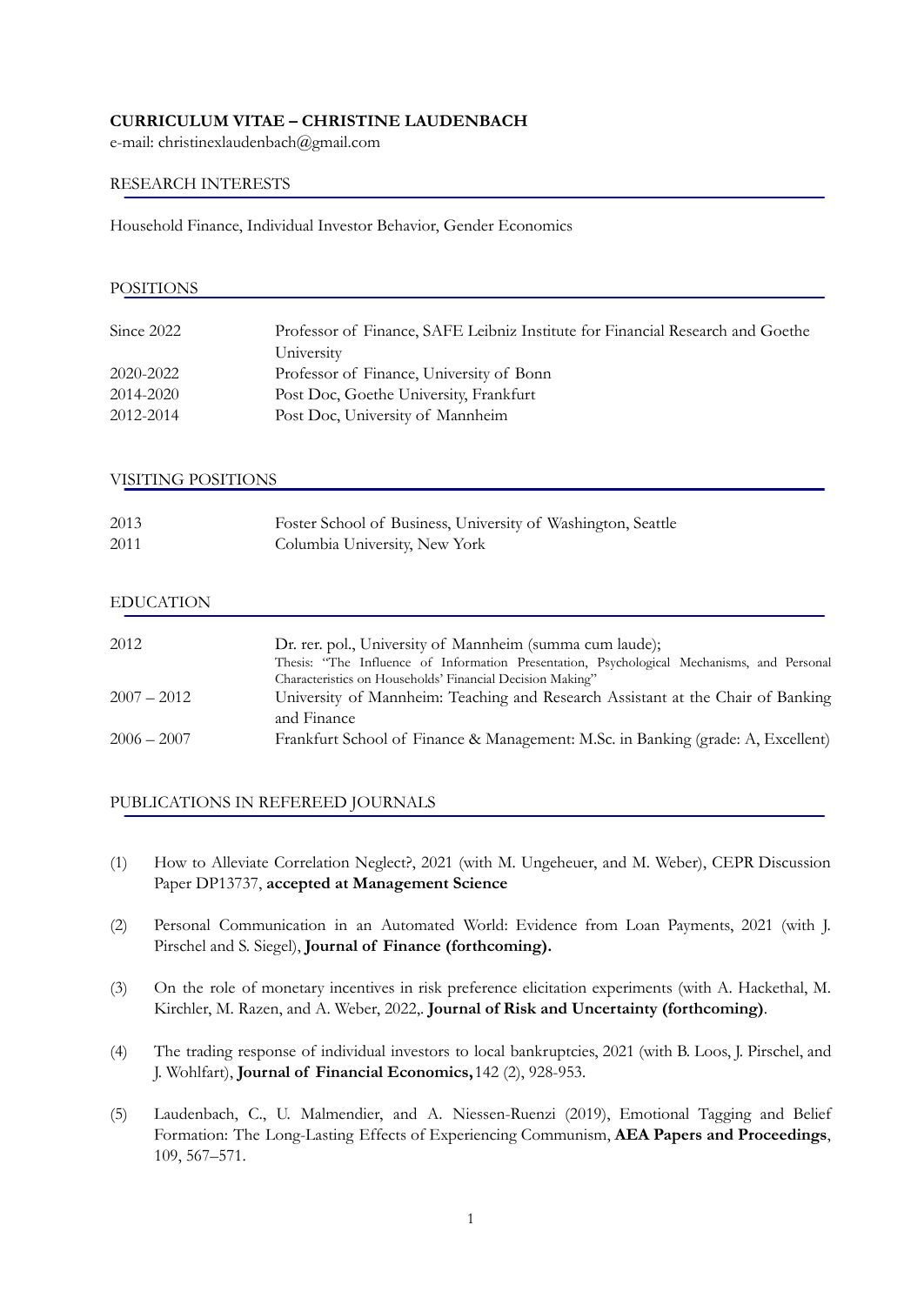- (6) Ehm, C., C. Laudenbach, and M. Weber (2018), Focusing on Volatility Information Instead of Portfolio Weights as an Aid to Investor Decisions, **Experimental Economics**, 21(2), 457-480**.**
- (7) Ehm, C., C. Kaufmann, and M. Weber (2014), Volatility Inadaptability: Investors Care About Risk, but Cannot Cope with Volatility, **Review of Finance**, 18, 1387–1423.
- (8) Kaufmann, C., M. Weber (2013), Sometimes Less is More the Influence of Information Aggregation on Investment Decisions, **Journal of Economic Behavior& Organization**, 95, 20-33.
- (9) Kaufmann, C., M. Weber, and E.C. Haisley (2013), The Role of Experience Sampling and Graphical Displays on One's Investment Risk Appetite, **Management Science**, 59(2), 323-340

## WORKING PAPERS

- (1) Gender Differences in Financial Advice, 2021 (with T. Bucher-Koenen, A. Hackethal, and J. Koenen), **revise and resubmit at the American Economic Review**
- (2) Beliefs About the Stock Market and Investment Choices: Evidence from a Field Experiment (with A. Weber and J. Wohlfart)
- (3) The Long-Lasting Effects of Living under Communism on Attitudes towards Financial Markets, 2020 (with U. Malmendier and A. Niessen-Ruenzi), NBER Working Paper 26818

### WORK IN PROGRESS

(1) A Teachable Moment: Simplifying Information and Retirement Planning Disparities (with T. Bucher-Koenen, A. Hackethal, and J. Kasinger)

### BOOKS

Die genial einfache Vermögensstrategie - so gelingt die finanzielle Unabhängigkeit (mit Heiko Jacobs, Sebastian Müller, Philipp Schreiber und Martin Weber (2020)), Campus Verlag.

#### CONFERENCE PRESENTATIONS, SEMINARS AND INVITED TALKS

| 2021 | 12th ifo Conference on Macroeconomics and Survey Data, Finance Seminar St.      |
|------|---------------------------------------------------------------------------------|
|      | Gallen, European Finance Conference, Annual Meeting of the European Finance     |
|      | Association, Finance Seminar St. Gallen, CEBI workshop on Subjective Beliefs in |
|      | Macroeconomics and Household Finance, Virtual Experimental Finance Workshop     |
|      | - Part III, Bundesbank Household Finance Conference                             |
| 2019 | AFA Atlanta, WAPFIN Conference at NYU Stern, Showcasing Women in Finance        |
|      | Conference Luxembourg, University of Bonn, University of Cologne                |
| 2018 | International Conference on Household Finances 2018<br>(Bundesbank),            |
|      | Experimental Finance Conference, Helsinki Finance Summit                        |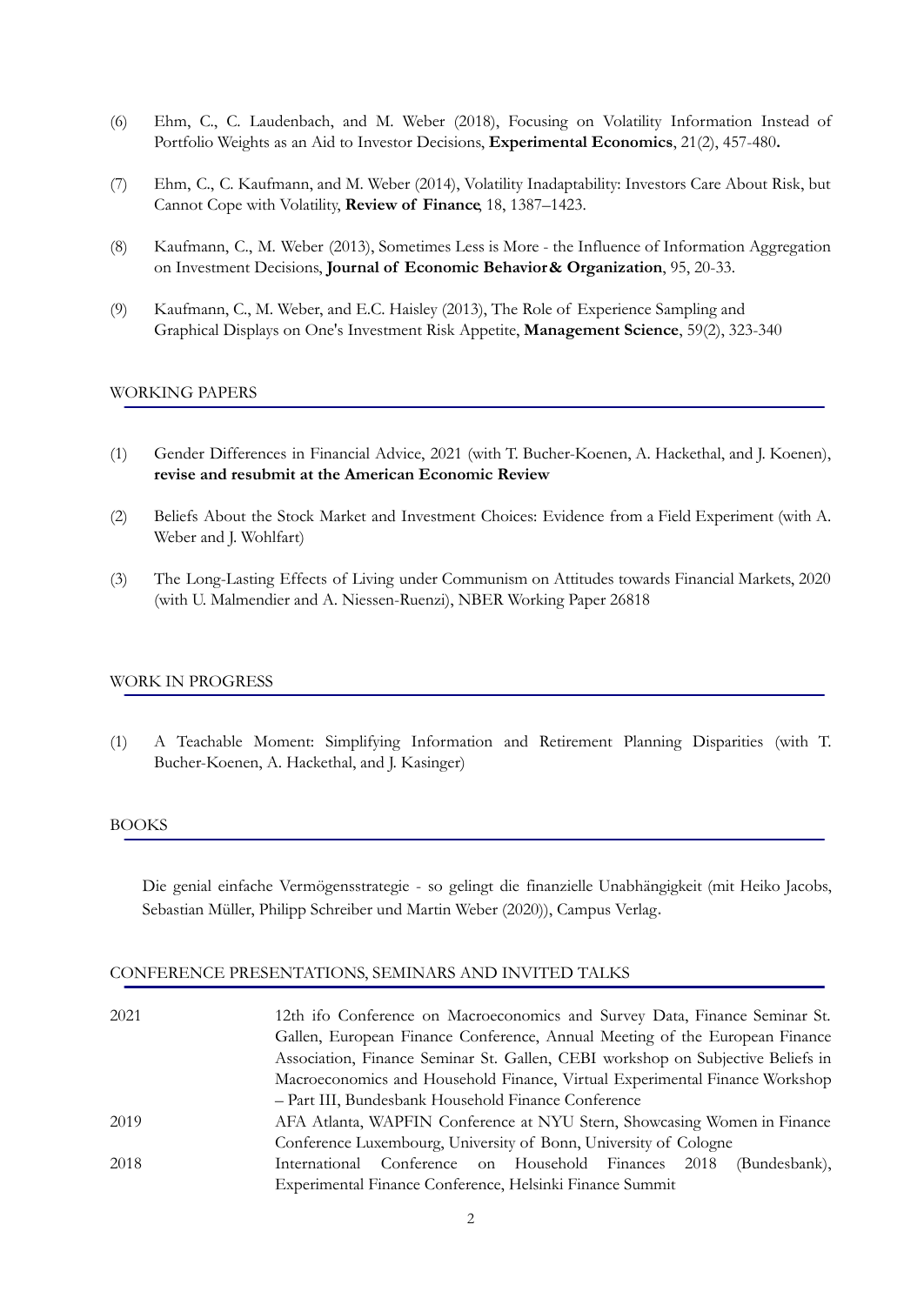| 2017        | SAFE Household Finance Workshop, DGF 2017, VHB Tagung                           |
|-------------|---------------------------------------------------------------------------------|
| 2016        | LMU Munich, University of Muenster, University of Mannheim, SAFE Household      |
|             | Finance Workshop, Research in Behavioral Finance Conference                     |
| 2015        | University of Maastricht, Università Cattolica del Sacro Cuore                  |
| 2014        | <b>Experimental Finance Conference</b>                                          |
| 2013        | Foster School of Business, Frankfurt School of Finance and Management; SPUDM    |
|             | 24 (Subjective Probability, Utility, and Decision Making), HeiKaMaX workshop on |
|             | experimental economics                                                          |
| 2012        | SAVE-PHF Conference on Demographic Trends, Saving and Retirement Security;      |
|             | EMAC (European Marketing Academy Conference), Lisbon                            |
| 2011        | Decision Research Seminar Columbia Business School; Second Annual Boulder       |
|             | Summer Conference on Consumer Financial Decision Making, LMU Munich;            |
|             | IAREP/ SABE/ ICABEEP Conference; WHU Campus for Finance; University of          |
|             | Muenster                                                                        |
| 2010        | First Annual Boulder Summer Conference on Consumer Financial Decision Making    |
| 2009        | DGF Conference; SPUDM 22                                                        |
| 2008        | BDRM (poster); DGF; ECRP-Meeting, Project in Decision Making: "Exploiting"      |
|             | bounded rationality                                                             |
| * scheduled |                                                                                 |

## CONFERENCE ORGANIZATION

Annual SAFE Household Finance Workshop (2015 - 2020), Women in Finance & Law Workshop 2020, Women in Finance Workshop 2019

# GRANTS & AWARDS

| 2020             | - Vernon L. Smith Young Talent Award in Experimental Finance (with A. Weber      |
|------------------|----------------------------------------------------------------------------------|
|                  | & J. Wohlfart)                                                                   |
| 2019             | - INQUIRE Europe grant for research project "Beliefs About the Stock Market      |
|                  | and Investment Choices: Evidence from a Field Experiment" (with Annika Weber     |
|                  | and Johannes Wohlfart), 10,000 EUR.                                              |
| 2013             | - DAAD Scholarship                                                               |
| 2012             | - Schmalenbach Dissertation Award                                                |
|                  | - Karin Islinger Dissertation Award                                              |
|                  | - Research Grant: Autonomiefonds University of Mannheim                          |
|                  | - Research Grant: Karin Islinger Stiftung                                        |
| 2011             | - WHU Paper Award for "The Role of experience sampling and graphical displays    |
|                  | on one's investment risk appetite                                                |
|                  | - Elsevier Student Prize Award for "Sometimes Less is More - the Influence of    |
|                  | Information Aggregation on Investment Decisions"                                 |
|                  | - 4th Lindau Nobel Laureate Meeting in Economic Sciences (invited to participate |
|                  | as a young researcher)                                                           |
| <b>CITATIONS</b> |                                                                                  |

413 Google Scholar citations; 3,763 SSRN downloads (October 2021)

# NON-ACADEMIC WORK EXPERIENCE

2008 – Present Freelancer business-to-business sales and marketing "ARERO-Der Weltfonds", Prof. Weber GmbH